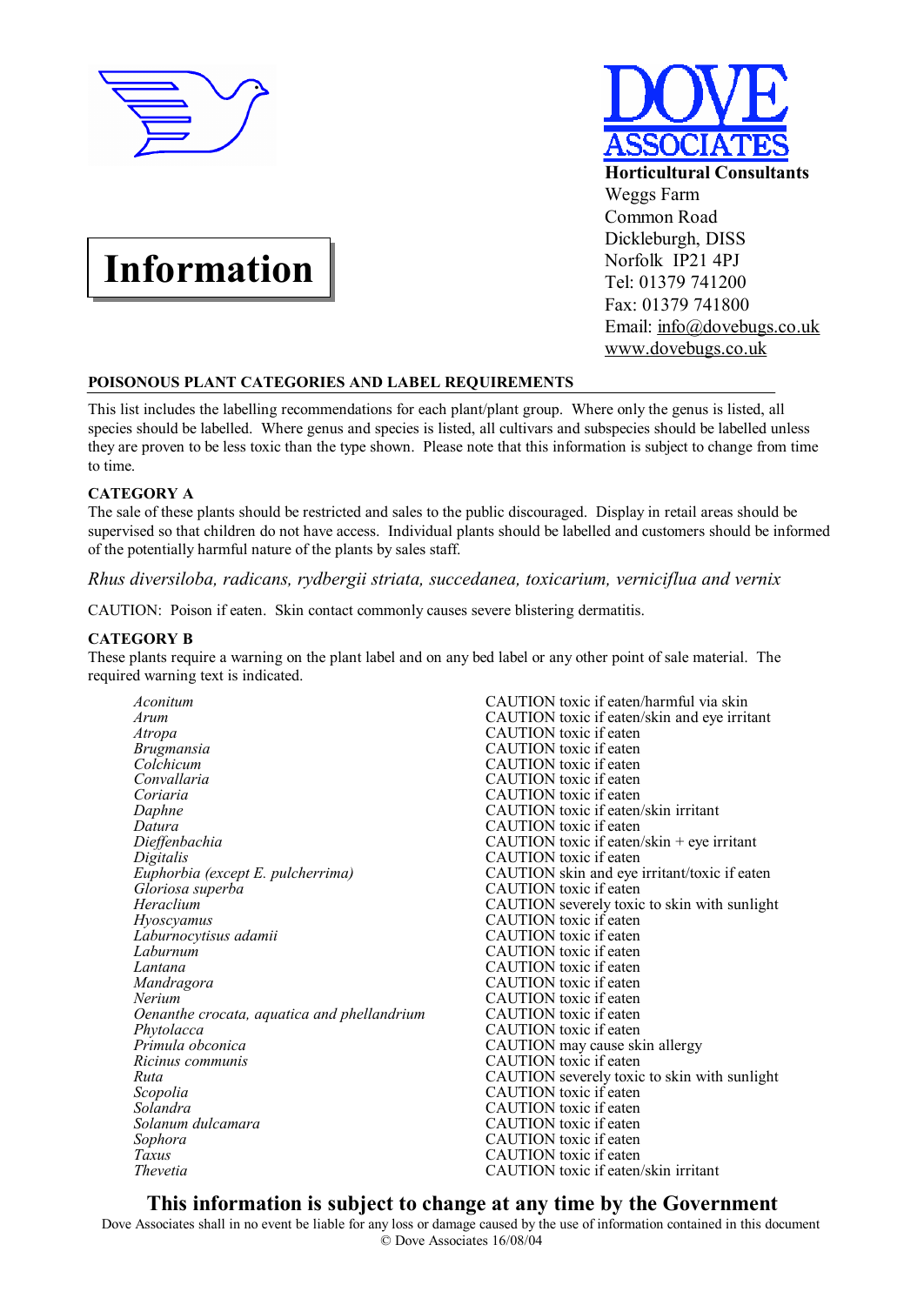#### **CATEGORY C**

These plants require a warning on the plant label. The required warning text is indicated.

*Acokanthera* Harmful if eaten *Actea section Actea* **Harmful** if eaten/skin irritant *Adenium* Harmful if eaten *Aesculus* Harmful if eaten *Aglaonema* Harmful if eaten/skin and eye irritant *Agrostemma githago* Harmful if eaten *Allamanda* Harmful if eaten/skin and eye irritant *Alocasia* Harmful if eaten/skin and eye irritant *Aloe* Harmful if eaten *Alstroemeria* May cause skin allergy *Amaryllis belladonna* **Harmful if eaten** *Anthurium* Harmful if eaten/skin and eye irritant *Apoccynum* Harmful if eaten *Aquilegia* Harmful if eaten *Arisaema* Harmful if eaten/skin and eye irritant *Asparagus (except A. officinalis)* May cause skin allergy/fruits harmful if eaten *Brunfelsia* Harmful if eaten *Caladium* Harmful if eaten/skin and eye irritant *Call palustris* Harmful if eaten/skin and eye irritant *Caltha* Harmful if eaten *Capsicum annum (ornamental cultivars)* Skin and eye irritant/harmful if eaten *Catharanthus roseus* Harmful if eaten *Chelidonium majus* **Harmful if eaten/skin and eye irritant** *Chrysanthemum* May cause skin allergy *Colocasia esculenta* Harmful if eaten/skin and eye irritant *Cupressocyparis leylandii* May cause skin allergy *Delphinium* Harmful if eaten *Dendranthema (excluding pot mums)* May cause skin allergy *Dictamnus albus* Skin irritant with sunlight *Dracunculus* Harmful if eaten/skin and eye irritant *Echium* Skin irritant *Epipremnum* **Harmful if eaten/skin and eye irritant** *Euonymus* Harmful if eaten *Ficus benjamina* May cause skin allergy *Ficus carica* Skin irritant with sunlight *Fremontodendron* Skin and eye irritant *Gaultheria except section Pernettya* **Harmful if eaten** *Gelsemium* Harmful if eaten *Hedera* Harmful if eaten/may cause skin allergy *Helleborus* Harmful if eaten/skin irritant *Hippeastrum* **Harmful** if eaten *Homeria* **Harmful** if eaten *Hyacinthoides* Harmful if eaten *Hyacinthus* Harmful if eaten/skin irritant *Hypericum perforatum* extending the Harmful if eaten *Ipomoea* Harmful if eaten *Iris* Harmful if eaten *Juniperus sabina (except exclusively juvenile forms)* Harmful if eaten Kalmia **Harmful** if eaten Lagenaria **Manufata Execute 1 Accord 12 Accord 12 Accord 12 Accord 12 Accord 12 Accord 12 Accord 12 Accord 12 Accord 12 Accord 12 Accord 12 Accord 12 Accord 12 Accord 12 Accord 12 Accord 12 Accord 12 Accord 12 Accord 12 Ac** *Ligustrum* Harmful if eaten *Lobelia (except L. erinus)* Harmful if eaten *Lupinus* Harmful if eaten

*Acalypha* Skin and eye irritant/harmful if eaten

## **This information is subject to change at any time by the Government**

Dove Associates shall in no event be liable for any loss or damage caused by the use of information contained in this document © Dove Associates 16/08/04